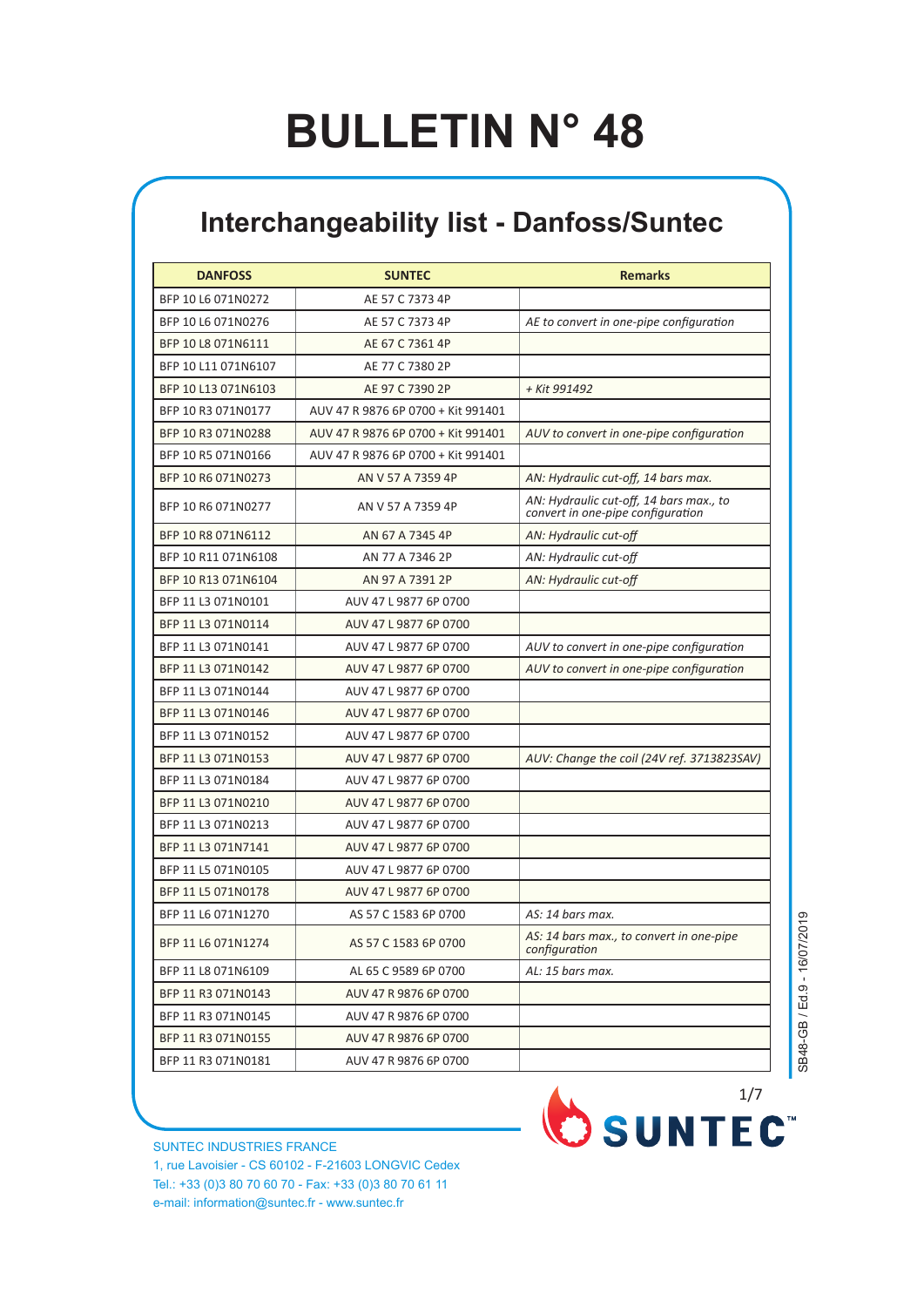| <b>DANFOSS</b>      | <b>SUNTEC</b>                      | <b>Remarks</b>                                         |
|---------------------|------------------------------------|--------------------------------------------------------|
| BFP 11 R3 071N0183  | AUV 47 R 9876 6P 0700              |                                                        |
| BFP 11 R3 071N7155  | AUV 47 R 9876 6P 0700              |                                                        |
| BFP 11 R6 071N0271  | AS 57 A 7591 4P 0700               |                                                        |
| BFP 11 R6 071N0275  | AS 57 A 7591 4P 0700               | AS to convert in one-pipe configuration                |
| BFP 11 R6 071N1271  | AS 57 A 7591 4P 0700               | AS: 14 bars max.                                       |
| BFP 11 R6 071N1275  | AS 57 A 7591 4P 0700               | AS: 14 bars max., to convert in one-pipe configuration |
| BFP 11 R8 071N6110  | AL 65 B 9532 6P 0700               |                                                        |
| BFP 11 R11 071N6106 | AL 75 B 9539 6P 0700               | AL: 15 bars max. and left nozzle outlet                |
| BFP 12 L6 071N6217  | A2L 65 CK 9704 4P 0700             |                                                        |
| BFP 12 L8 071N6210  | A2L 65 CK 9704 4P 0700             |                                                        |
| BFP 12 L11 071N6202 | A2L 75 CK 9701 4P 0700             |                                                        |
| BFP 12 L13 071N6203 | A2L 95 D 9702 4P 0700              |                                                        |
| BFP 12 R6 071N6218  | A2L 65 A 9708 4P 0700              |                                                        |
| BFP 12 R8 071N6219  | A2L 65 A 9708 4P 0700              |                                                        |
| BFP 12 R11 071N6214 | A2L 95 B 9711 4P 0700              |                                                        |
| BFP 12 R13 071N6220 | A2L 95 B 9711 4P 0700              |                                                        |
| BFP 20 L3 071N0108  | AUV 47 L 9877 6P 0700 + Kit 991401 |                                                        |
| BFP 20 L3 071N0125  | AUV 47 L 9877 6P 0700 + Kit 991401 |                                                        |
| BFP 20 L3 071N0127  | AUV 47 L 9877 6P 0700 + Kit 991401 |                                                        |
| BFP 20 L3 071N0161  | AUV 47 L 9877 6P 0700 + Kit 991401 |                                                        |
| BFP 20 L3 071N0212  | AUV 47 L 9877 6P 0700 + Kit 991401 |                                                        |
| BFP 20 L3 071N0267  | AUV 47 L 9877 6P 0700 + Kit 991401 |                                                        |
| BFP 20 L5 071N0126  | AUV 47 L 9877 6P 0700 + Kit 991401 |                                                        |
| BFP 20 R3 071N0118  | AUV 47 R 9876 6P 0700 + Kit 991401 |                                                        |
| BFP 20 R3 071N0128  | AUV 47 R 9876 6P 0700 + Kit 991401 |                                                        |
| BFP 20 R3 071N0162  | AUV 47 R 9876 6P 0700 + Kit 991401 |                                                        |
| BFP 20 R3 071N0169  | AUV 47 R 9876 6P 0700 + Kit 991401 |                                                        |
| BFP 20 R3 071N0229  | AUV 47 R 9876 6P 0700 + Kit 991401 |                                                        |
| BFP 20 R3 071N0298  | AUV 47 R 9876 6P 0700 + Kit 991401 | AUV to convert in one-pipe configuration               |
| BFP 20 R5 071N0129  | AUV 47 R 9876 6P 0700 + Kit 991401 |                                                        |
| BFP 20 R5 071N0180  | AUV 47 R 9876 6P 0700 + Kit 991401 |                                                        |
| BFP 21 L2 071N2123  | AUV 47 L 9877 6P 0700              |                                                        |
| BFP 21 L3 071N0102  | AUV 47 L 9877 6P 0700              |                                                        |
| BFP 21 L3 071N0103  | AUV 47 L 9877 6P 0700              |                                                        |
| BFP 21 L3 071N0104  | AUV 47 L 9877 6P 0700              |                                                        |
| BFP 21 L3 071N0111  | AUV 47 L 9877 6P 0700              |                                                        |
| BFP 21 L3 071N0113  | AUV 47 L 9877 6P 0700              |                                                        |
| BFP 21 L3 071N0119  | AUV 47 L 9877 6P 0700              |                                                        |

SUNTEC INDUSTRIES FRANCE 1, rue Lavoisier - CS 60102 - F-21603 LONGVIC Cedex Tel.: +33 (0)3 80 70 60 70 - Fax: +33 (0)3 80 70 61 11 e-mail: information@suntec.fr - www.suntec.fr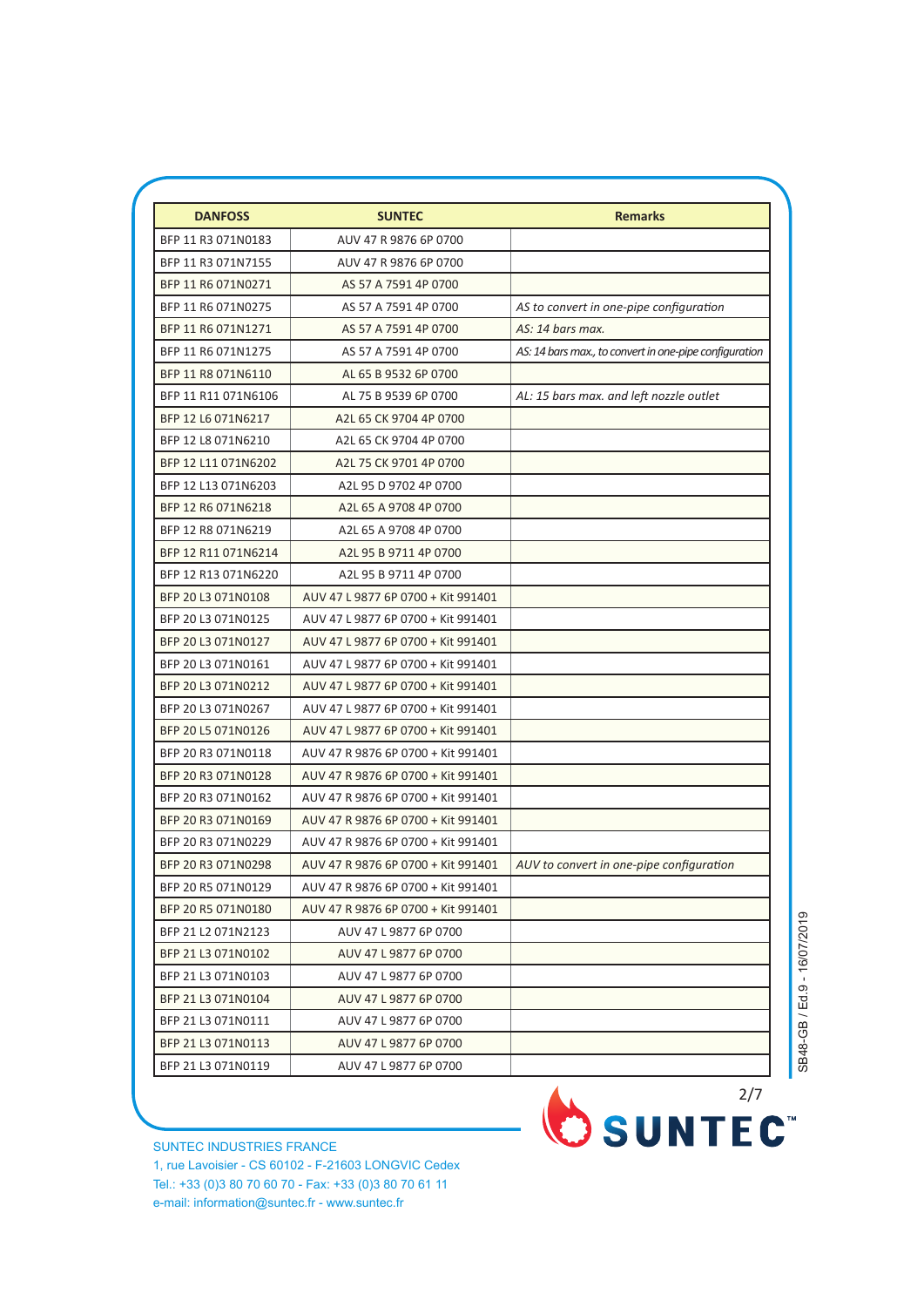| <b>DANFOSS</b>        | <b>SUNTEC</b>         | <b>Remarks</b>                              |
|-----------------------|-----------------------|---------------------------------------------|
| BFP 21 L3 071N0122    | AUV 47 L 9877 6P 0700 |                                             |
| BFP 21 L3 071N0123    | AUV 47 L 9877 6P 0700 | AUV: Change the coil (110V ref. 3713824SAV) |
| BFP 21 L3 071N0130    | AUV 47 L 9877 6P 0700 |                                             |
| BFP 21 L3 071N0132    | AUV 47 L 9877 6P 0700 |                                             |
| BFP 21 L3 071N0147    | AUV 47 L 9877 6P 0700 |                                             |
| BFP 21 L3 071N0148    | AUV 47 L 9877 6P 0700 |                                             |
| BFP 21 L3 071N0150    | AUV 47 L 9877 6P 0700 |                                             |
| BFP 21 L3 071N0151    | AUV 47 L 9877 6P 0700 |                                             |
| BFP 21 L3 071N0156    | AUV 47 L 9877 6P 0700 | AUV to convert in one-pipe configuration    |
| BFP 21 L3 071N0164    | AUV 47 L 9877 6P 0700 |                                             |
| BFP 21 L3 071N0170    | AUV 47 L 9877 6P 0700 |                                             |
| BFP 21 L3 071N0175    | AUV 47 L 9877 6P 0700 |                                             |
| BFP 21 L3 071N0176    | AUV 47 L 9877 6P 0700 | AUV: Change the coil (110V ref. 3713824SAV) |
| BFP 21 L3 071N0179    | AUV 47 L 9877 6P 0700 |                                             |
| BFP 21 L3 071N0182    | AUV 47 L 9877 6P 0700 |                                             |
| BFP 21 L3 071N0185    | AUV 47 L 9877 6P 0700 |                                             |
| BFP 21 L3 071N0189    | AUV 47 L 9877 6P 0700 | AUV: Change the coil (24V ref. 3713823SAV)  |
| BFP 21 L3 071N0193    | AUV 47 L 9877 6P 0700 |                                             |
| BFP 21 L3 071N0197    | AUV 47 L 9877 6P 0700 |                                             |
| BFP 21 L3 071N0204    | AUV 47 L 9877 6P 0700 |                                             |
| BFP 21 L3 071N0209    | AUV 47 L 9877 6P 0700 |                                             |
| BFP 21 L3 071N0217    | AUV 47 L 9877 6P 0700 |                                             |
| BFP 21 L3 071N0226    | AUV 47 L 9877 6P 0700 |                                             |
| BFP 21 L3 071N0228    | AUV 47 L 9877 6P 0700 |                                             |
| BFP 21 L3 071N0295    | AUV 47 L 9877 6P 0700 |                                             |
| BFP 21 L3 071N1214    | AUV 47 L 9877 6P 0700 | AUV to convert in one-pipe configuration    |
| BFP 21 L3 071N1217    | AUV 47 L 9877 6P 0700 |                                             |
| BFP 21 L3 071N1219    | AUV 47 L 9877 6P 0700 |                                             |
| BFP 21 L3 071N7170    | AUV 47 L 9877 6P 0700 |                                             |
| BFP 21 L3 L2 071N2130 | AUV 47 L 9877 6P 0700 |                                             |
| BFP 21 L3 LE 071N2103 | AUV 47L 9877 6P 0700  |                                             |
| BFP 21 L3 LE 071N2104 | AUV 47L 9877 6P 0700  |                                             |
| BFP 21 L3 LE 071N2108 | AUV 47L 9877 6P 0700  |                                             |
| BFP 21 L3 LE 071N2110 | AUV 47L 9877 6P 0700  |                                             |
| BFP 21 L3 LE 071N2112 | AUV 47L 9877 6P 0700  |                                             |
| BFP 21 L3 LE 071N2113 | AUV 47L 9877 6P 0700  |                                             |
| BFP 21 L3 LE 071N2114 | AUV 47L 9877 6P 0700  |                                             |

SB48-GB / Ed.9 - 16/07/2019 SB48-GB / Ed.9 - 16/07/2019

SUNTEC INDUSTRIES FRANCE 1, rue Lavoisier - CS 60102 - F-21603 LONGVIC Cedex Tel.: +33 (0)3 80 70 60 70 - Fax: +33 (0)3 80 70 61 11 e-mail: information@suntec.fr - www.suntec.fr

OSUNTEC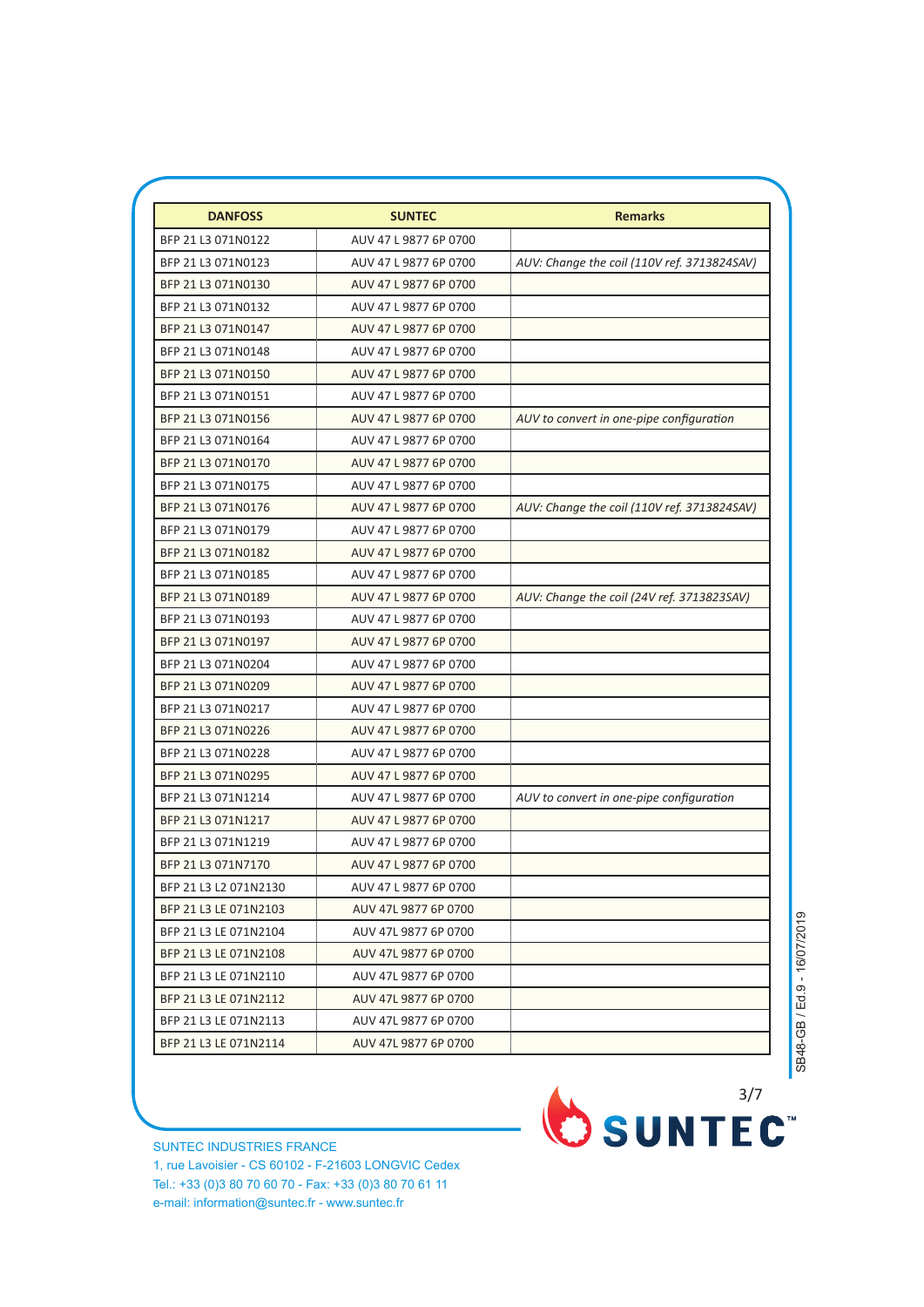| <b>DANFOSS</b>          | <b>SUNTEC</b>         | <b>Remarks</b>                           |
|-------------------------|-----------------------|------------------------------------------|
| BFP 21 L3 LE 071N2118   | AUV 47L 9877 6P 0700  |                                          |
| BFP 21 L3 LE 071N2119   | AUV 47L 9877 6P 0700  |                                          |
| BFP 21 L3 LE 071N3118   | AUV 47 L 9877 6P 0700 |                                          |
| BFP 21 L3 LE 071N3119   | AUV 47 L 9877 6P 0700 |                                          |
| BFP 21 L3 LE 071N4105   | AUV 47L 9877 6P 0700  |                                          |
| BFP 21 L3 LE-S 071N0233 | AUV 47L 9877 6P 0700  |                                          |
| BFP 21 L3 LE-S 071N0264 | AUV 47L 9877 6P 0700  |                                          |
| BFP 21 L3 LE-S 071N2116 | AUV 47L 9877 6P 0700  |                                          |
| BFP 21 L3 LE-S 071N2125 | AUV 47L 9877 6P 0700  |                                          |
| BFP 21 L3 LE-S 071N2128 | AUV 47L 9877 6P 0700  |                                          |
| BFP 21 L3 LE-S 071N2225 | AUV 47L 9877 6P 0700  |                                          |
| BFP 21 L3 LE-S 071N2303 | AUV 47L 9877 6P 0700  |                                          |
| BFP 21 L3 LE-S 071N3136 | AUV 47 L 9877 6P 0700 |                                          |
| BFP 21 L3 LE-S 071N3225 | AUV 47 L 9877 6P 0700 |                                          |
| BFP 21 L5 071N0107      | AUV 47 L 9877 6P 0700 |                                          |
| BFP 21 L5 071N0116      | AUV 47 L 9877 6P 0700 |                                          |
| BFP 21 L5 071N0158      | AUV 47 L 9877 6P 0700 |                                          |
| BFP 21 L5 071N0172      | AUV 47 L 9877 6P 0700 |                                          |
| BFP 21 L5 071N0194      | AUV 47 L 9877 6P 0700 |                                          |
| BFP 21 L5 071N0202      | AUV 47 L 9877 6P 0700 |                                          |
| BFP 21 L5 071N0227      | AUV 47 L 9877 6P 0700 |                                          |
| BFP 21 L5 071N0292      | AUV 47 L 9877 6P 0700 |                                          |
| BFP 21 L5 071N7172      | AUV 47 L 9877 6P 0700 |                                          |
| BFP 21 L5 LE-S 071N2131 | AUV 47L 9877 6P 0700  |                                          |
| BFP 21 R3 071N0109      | AUV 47 R 9876 6P 0700 |                                          |
| BFP 21 R3 071N0112      | AUV 47 R 9876 6P 0700 |                                          |
| BFP 21 R3 071N0136      | AUV 47 R 9876 6P 0700 |                                          |
| BFP 21 R3 071N0154      | AUV 47 R 9876 6P 0700 |                                          |
| BFP 21 R3 071N0157      | AUV 47 R 9876 6P 0700 | AUV to convert in one-pipe configuration |
| BFP 21 R3 071N0167      | AUV 47 R 9876 6P 0700 |                                          |
| BFP 21 R3 071N0171      | AUV 47 R 9876 6P 0700 |                                          |
| BFP 21 R3 071N0198      | AUV 47 R 9876 6P 0700 |                                          |
| BFP 21 R3 071N0208      | AUV 47 R 9876 6P 0700 |                                          |
| BFP 21 R3 071N0214      | AUV 47 R 9876 6P 0700 |                                          |
| BFP 21 R3 071N0215      | AUV 47 R 9876 6P 0700 |                                          |
| BFP 21 R3 071N0231      | AUV 47 R 9876 6P 0700 | AUV to convert in one-pipe configuration |
| BFP 21 R3 071N1215      | AUV 47 R 9876 6P 0700 | AUV to convert in one-pipe configuration |
| BFP 21 R3 071N7171      | AUV 47 R 9876 6P 0700 |                                          |

SB48-GB / Ed.9 - 16/07/2019 SB48-GB / Ed.9 - 16/07/2019

SUNTEC INDUSTRIES FRANCE 1, rue Lavoisier - CS 60102 - F-21603 LONGVIC Cedex Tel.: +33 (0)3 80 70 60 70 - Fax: +33 (0)3 80 70 61 11 e-mail: information@suntec.fr - www.suntec.fr

SUNTEC<sup>"</sup>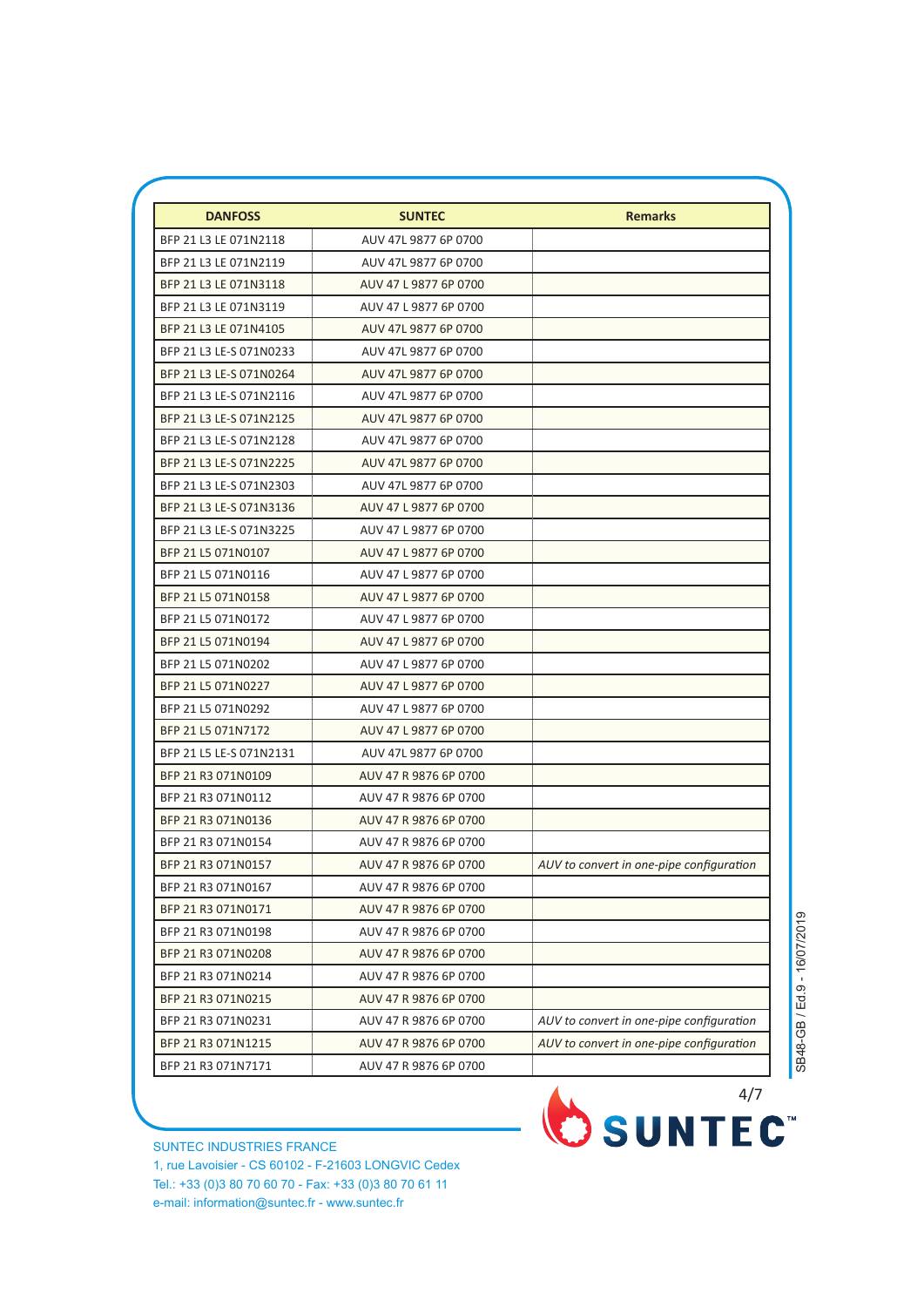| BFP 21 R5 071N0120<br>AUV 47 R 9876 6P 0700<br>BFP 21 R5 071N0159<br>AUV 47 R 9876 6P 0700<br>BFP 21 R5 071N0163<br>AUV 47 R 9876 6P 0700<br>BFP 21 R5 071N0165<br>AUV 47 R 9876 6P 0700<br>BFP 21 R5 071N0173<br>AUV 47 R 9876 6P 0700<br>BFP 21 R5 071N0195<br>AUV 47 R 9876 6P 0700<br>BFP 21 R5 071N0207<br>AUV 47 R 9876 6P 0700<br>BFP 21 R5 071N7173<br>AUV 47 R 9876 6P 0700<br>BFP 31 L3 071N0115<br>AUV 47 L 9877 6P 0700<br>BFP 31 L3 071N0133<br>AUV 47 L 9877 6P 0700<br>AUV to convert in one-pipe configuration<br>BFP 31 L3 071N0149<br>AUV 47 L 9877 6P 0700<br>BFP 31 L3 071N0190<br>AUV 47 L 9877 6P 0700<br>BFP 31 L3 071N0191<br>AUV 47 L 9877 6P 0700 |  |
|-----------------------------------------------------------------------------------------------------------------------------------------------------------------------------------------------------------------------------------------------------------------------------------------------------------------------------------------------------------------------------------------------------------------------------------------------------------------------------------------------------------------------------------------------------------------------------------------------------------------------------------------------------------------------------|--|
|                                                                                                                                                                                                                                                                                                                                                                                                                                                                                                                                                                                                                                                                             |  |
|                                                                                                                                                                                                                                                                                                                                                                                                                                                                                                                                                                                                                                                                             |  |
|                                                                                                                                                                                                                                                                                                                                                                                                                                                                                                                                                                                                                                                                             |  |
|                                                                                                                                                                                                                                                                                                                                                                                                                                                                                                                                                                                                                                                                             |  |
|                                                                                                                                                                                                                                                                                                                                                                                                                                                                                                                                                                                                                                                                             |  |
|                                                                                                                                                                                                                                                                                                                                                                                                                                                                                                                                                                                                                                                                             |  |
|                                                                                                                                                                                                                                                                                                                                                                                                                                                                                                                                                                                                                                                                             |  |
|                                                                                                                                                                                                                                                                                                                                                                                                                                                                                                                                                                                                                                                                             |  |
|                                                                                                                                                                                                                                                                                                                                                                                                                                                                                                                                                                                                                                                                             |  |
|                                                                                                                                                                                                                                                                                                                                                                                                                                                                                                                                                                                                                                                                             |  |
|                                                                                                                                                                                                                                                                                                                                                                                                                                                                                                                                                                                                                                                                             |  |
|                                                                                                                                                                                                                                                                                                                                                                                                                                                                                                                                                                                                                                                                             |  |
|                                                                                                                                                                                                                                                                                                                                                                                                                                                                                                                                                                                                                                                                             |  |
| BFP 31 L3 071N0192<br>AUV 47 L 9877 6P 0700                                                                                                                                                                                                                                                                                                                                                                                                                                                                                                                                                                                                                                 |  |
| BFP 31 L3 071N1201<br>AUV 47 L 9877 6P 0700                                                                                                                                                                                                                                                                                                                                                                                                                                                                                                                                                                                                                                 |  |
| BFP 31 L3 071N1203<br>AUV 47 L 9877 6P 0700                                                                                                                                                                                                                                                                                                                                                                                                                                                                                                                                                                                                                                 |  |
| BFP 31 L3 LE 071N2109<br>AUV 47L 9877 6P 0700                                                                                                                                                                                                                                                                                                                                                                                                                                                                                                                                                                                                                               |  |
| BFP 41 L3 071N0135<br>AUV 47 L 9877 6P 0700                                                                                                                                                                                                                                                                                                                                                                                                                                                                                                                                                                                                                                 |  |
| BFP 41 L3 071N0160<br>AUV 47 L 9877 6P 0700<br>AUV: Coil on top                                                                                                                                                                                                                                                                                                                                                                                                                                                                                                                                                                                                             |  |
| BFP 41 L3 071N0174<br>AUV 47 L 9877 6P 0700<br>AUV: Coil on top                                                                                                                                                                                                                                                                                                                                                                                                                                                                                                                                                                                                             |  |
| BFP 41 L3 071N0188<br>AUV 47 L 9877 6P 0700<br>AUV: Coil on top                                                                                                                                                                                                                                                                                                                                                                                                                                                                                                                                                                                                             |  |
| BFP 41 L3 071N0224<br>AUV 47 L 9877 6P 0700<br>AUV: Coil on top                                                                                                                                                                                                                                                                                                                                                                                                                                                                                                                                                                                                             |  |
| BFP 41 L3 071N0225<br>AUV 47 L 9877 6P 0700<br>AUV: Coil on top                                                                                                                                                                                                                                                                                                                                                                                                                                                                                                                                                                                                             |  |
| BFP 41 L3 071N1213<br>AUV 47 L 9877 6P 0700<br>AUV: Coil on top                                                                                                                                                                                                                                                                                                                                                                                                                                                                                                                                                                                                             |  |
| BFP 41 L3 071N7174<br>AUV 47 L 9877 6P 0700<br>AUV: Coil on top                                                                                                                                                                                                                                                                                                                                                                                                                                                                                                                                                                                                             |  |
| BFP 41 L3 LE-S 071N3137<br>AUV 47 L 9877 6P 0700<br>AUV: Coil on top                                                                                                                                                                                                                                                                                                                                                                                                                                                                                                                                                                                                        |  |
| BFP 41 R3 071N0137/138<br>AUV 47 R 9876 6P 0700<br>AUV: Coil on top                                                                                                                                                                                                                                                                                                                                                                                                                                                                                                                                                                                                         |  |
| BFP 41 R3 071N0196<br>AUV 47 R 9876 6P 0700<br>AUV: Coil on top                                                                                                                                                                                                                                                                                                                                                                                                                                                                                                                                                                                                             |  |
| BFP 41 R3 071N0235<br>AUV 47 R 9876 6P 0700<br>AUV: Coil on top                                                                                                                                                                                                                                                                                                                                                                                                                                                                                                                                                                                                             |  |
| BFP 41 R3 071N7137<br>AUV 47 R 9876 6P 0700<br>AUV: Coil on top                                                                                                                                                                                                                                                                                                                                                                                                                                                                                                                                                                                                             |  |
| BFP 51 L6 071N6204<br>AP2 65C 9511 4P 0700                                                                                                                                                                                                                                                                                                                                                                                                                                                                                                                                                                                                                                  |  |
| BFP 51 L8 071N6222<br>AP2 65C 9511 4P 0700                                                                                                                                                                                                                                                                                                                                                                                                                                                                                                                                                                                                                                  |  |
| BFP 51 L11 071N6205<br>AP2 95C 9590 4P 0700                                                                                                                                                                                                                                                                                                                                                                                                                                                                                                                                                                                                                                 |  |
| BFP 51 L13 071N6225<br>AP2 95C 9590 4P 0700                                                                                                                                                                                                                                                                                                                                                                                                                                                                                                                                                                                                                                 |  |
| BFP 51 R6 071N6221<br>AP2 65B 9523 4P 0700                                                                                                                                                                                                                                                                                                                                                                                                                                                                                                                                                                                                                                  |  |
| BFP 51 R8 071N6223<br>AP2 65B 9523 4P 0700                                                                                                                                                                                                                                                                                                                                                                                                                                                                                                                                                                                                                                  |  |
| ATUV: P1=2-12 bars<br>BFP 52 L6 071N6206<br>ATUV 45 L 9860 6P 0700<br>BFP52: P1=7-15 bars                                                                                                                                                                                                                                                                                                                                                                                                                                                                                                                                                                                   |  |

SUNTEC INDUSTRIES FRANCE 1, rue Lavoisier - CS 60102 - F-21603 LONGVIC Cedex Tel.: +33 (0)3 80 70 60 70 - Fax: +33 (0)3 80 70 61 11 e-mail: information@suntec.fr - www.suntec.fr

OSUNTEC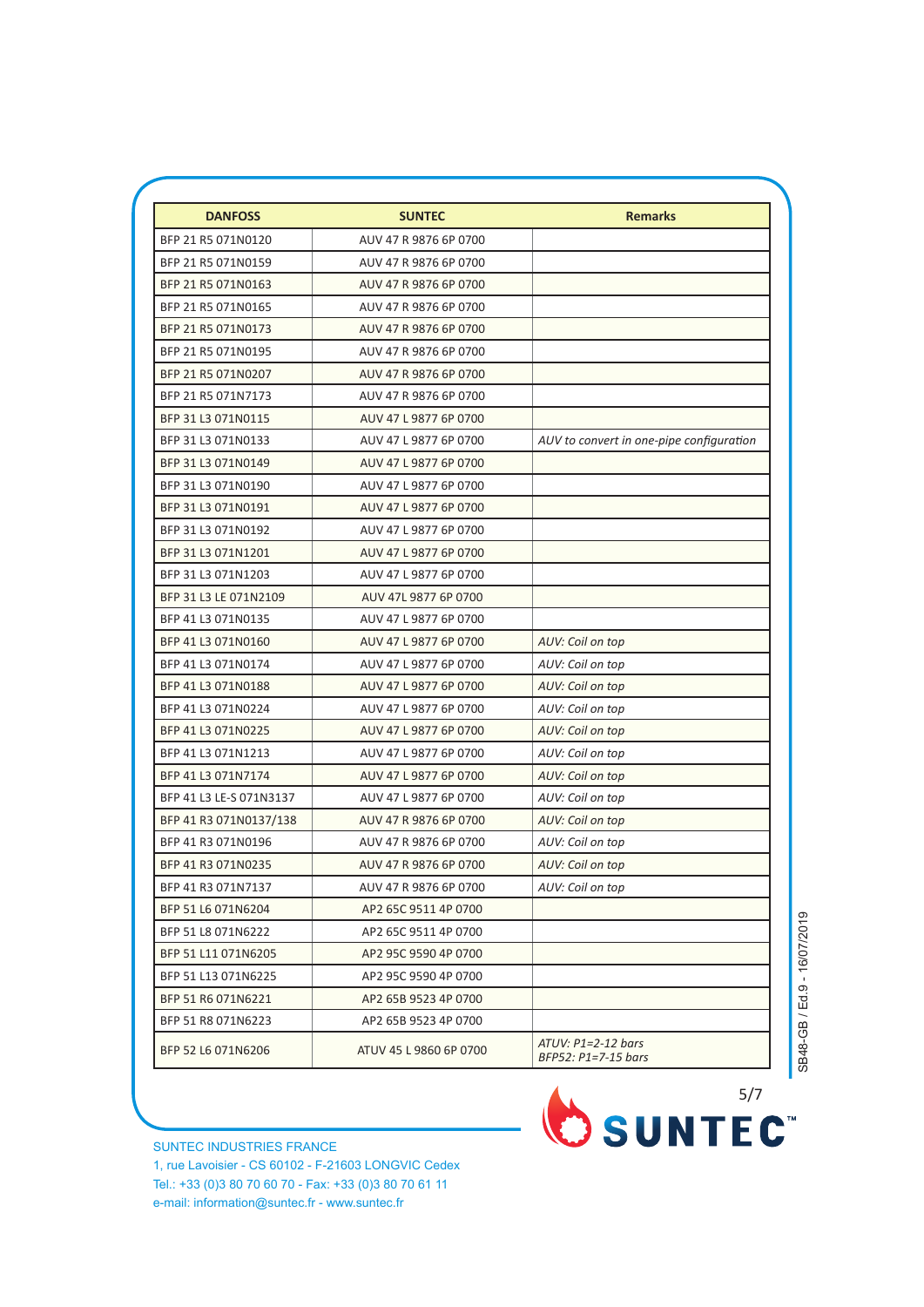| <b>DANFOSS</b>           | <b>SUNTEC</b>          | <b>Remarks</b>                                                                              |
|--------------------------|------------------------|---------------------------------------------------------------------------------------------|
| BFP 52 L8 071N6207       | AT2 65C 9556 4P 0700   |                                                                                             |
| BFP 52 L11 071N6209      | AT2 75C 9583 4P 0700   |                                                                                             |
| BFP 52 L13 071N6211      | AT2 95C 9585 4P 0700   |                                                                                             |
| BFP 52 R6 071N6227       | ATUV 45 R 9861 6P 0700 | ATUV: $P1=2-12$ bars, nozzle= up to 3<br>GPH @1,8 cSt & 5 GPH @5 cSt<br>BFP52: P1=7-15 bars |
| BFP 52 R8 071N6208       | AT2 65B 9587 4P 0700   |                                                                                             |
| BFP 52 R11 071N6210      | AT2 75B 9591 4P 0700   |                                                                                             |
| BFP 52 R13 071N6212      | AT2 95B 9592 4P 0700   |                                                                                             |
| BFP 52E L3 071N2201      | ATUV 45 L 9860 6P 0700 | $ATUV: P1=2-12 bars$<br>BFP52E: P1=7-15 bars                                                |
| BFP 52E L3 071N2209      | ATUV 45 L 9860 6P 0700 | $ATUV: P1=2-12 bars$<br>BFP52E: P1=7-15 bars                                                |
| BFP 52E L3 071N2211      | ATUV 45 L 9860 6P 0700 | $ATUV: P1=2-12 bars$<br>$BFP52E: P1=7-15 bars$                                              |
| BFP 52E L3 071N2213      | ATUV 45 L 9860 6P 0700 | $ATUV: P1=2-12 bars$<br>BFP52E: P1=7-15 bars                                                |
| BFP 52E L3 071N2264      | ATUV 45 L 9860 6P 0700 | $ATUV: P1=2-12 bars$<br>BFP52E: P1=7-15 bars                                                |
| BFP 52E L3 071N3201      | ATUV 45 L 9860 6P 0700 | $ATUV: P1=2-12 bars$<br>BFP52E: P1=7-15 bars                                                |
| BFP 52E L3 LE-S 071N2222 | ATUV 45 L 9860 6P 0700 | $ATUV: P1=2-12 bars$<br>$BFP52E: P1=7-15 bars$                                              |
| BFP 52E L3 LE-S 071N3213 | ATUV 45 L 9860 6P 0700 | $ATUV: P1=2-12 bars$<br>BFP52E: P1=7-15 bars                                                |
| BFP 52E L3 LE-S 071N3214 | ATUV 45 L 9860 6P 0700 | $ATUV: P1=2-12 bars$<br>BFP52E: P1=7-15 bars                                                |
| BFP 52E L3 LE-S 071N3215 | ATUV 45 L 9860 6P 0700 | $ATUV: P1=2-12 bars$<br>$BFP52E: P1=7-15 bars$                                              |
| BFP 52E L3 LE-S 071N4222 | ATUV 45 L 9860 6P 0700 | $ATUV: P1=2-12 bars$<br>BFP52E: P1=7-15 bars                                                |
| BFP 52E L5 071N2202      | ATUV 45 L 9860 6P 0700 | $ATUV: P1=2-12 bars$<br>BFP52E: P1=7-15 bars                                                |
| BFP 52E L5 071N2205      | ATUV 45 L 9860 6P 0700 | $ATUV: P1=2-12 bars$<br>BFP52E: P1=7-15 bars                                                |
| BFP 52E L5 071N2212      | ATUV 45 L 9860 6P 0700 | ATUV: P1=2-12 bars<br>$BFP52E: P1=7-15 bars$                                                |
| BFP 52E L5 071N2217      | ATUV 45 L 9860 6P 0700 | $ATUV: P1=2-12 bars$<br>BFP52E: P1=7-15 bars                                                |
| BFP 52E L5 071N2220      | ATUV 45 L 9860 6P 0700 | $ATUV: P1=2-12 bars$<br>$BFP52E: P1=7-15$ bars                                              |
| BFP 52E L5 071N2265      | ATUV 45 L 9860 6P 0700 | $ATUV: P1=2-12 bars$<br>BFP52E: P1=7-15 bars                                                |
| BFP 52E L5 071N3202      | ATUV 45 L 9860 6P 0700 | $ATUV: P1=2-12 bars$<br>BFP52E: P1=7-15 bars                                                |
| BFP 52E R3 071N2203      | ATUV 45 R 9861 6P 0700 | $ATUV: P1=2-12 bars$<br>BFP52E: P1=7-15 bars                                                |

SB48-GB / Ed.9 - 16/07/2019 SB48-GB / Ed.9 - 16/07/2019

SUNTEC INDUSTRIES FRANCE 1, rue Lavoisier - CS 60102 - F-21603 LONGVIC Cedex Tel.: +33 (0)3 80 70 60 70 - Fax: +33 (0)3 80 70 61 11 e-mail: information@suntec.fr - www.suntec.fr

OSUNTEC